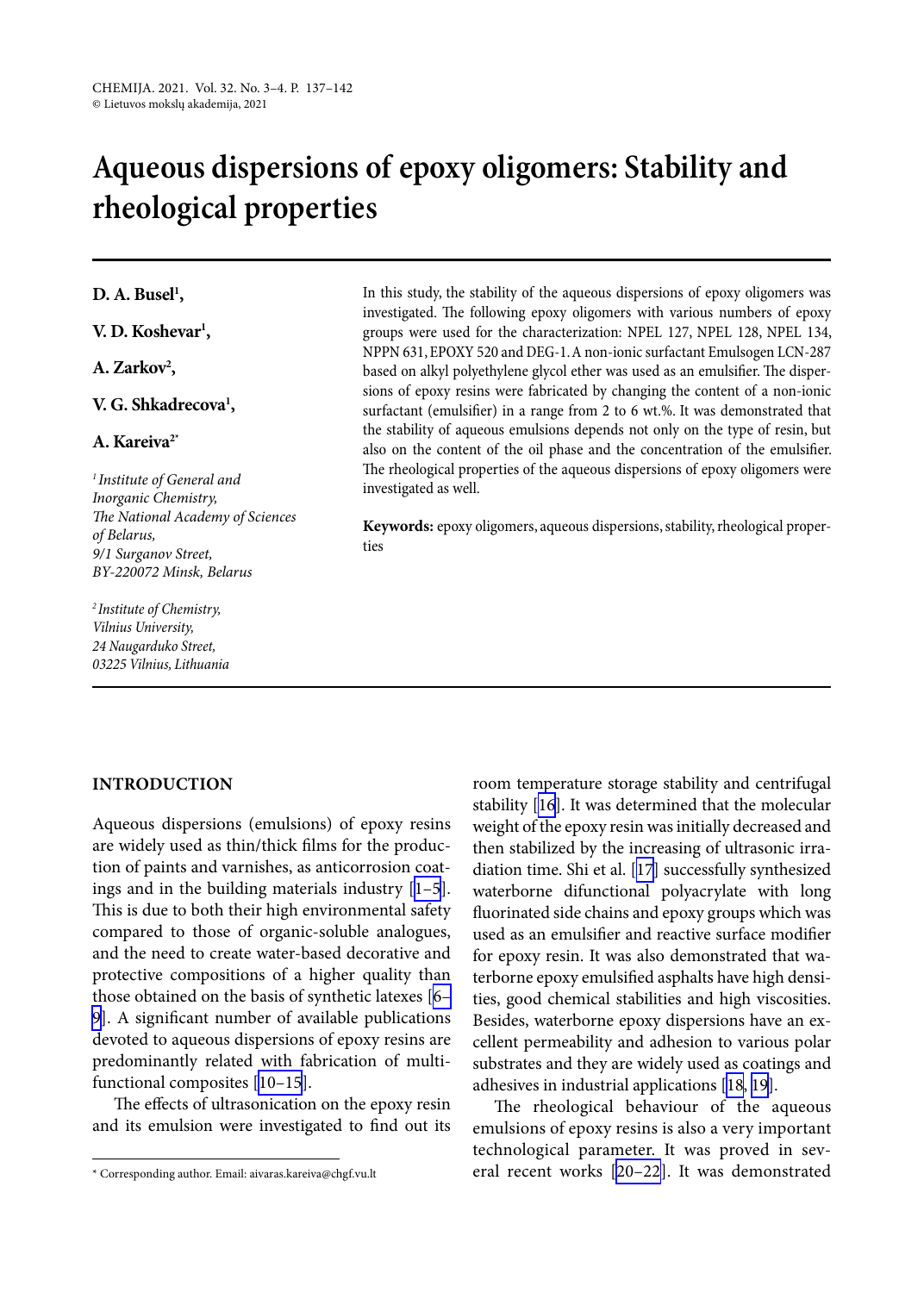that the introduction of polybenzoxazine into the epoxy network improved the thermomechanical properties of neat epoxy resins. These results also revealed that differently modified asphalt emulsions gave better performance as compared with that of unmodified emulsion. Until now, however, there is no clear idea of the effect of the chemical nature of resins on their ability to emulsify in water with the formation of sufficiently stable technological dispersions. There are no systematic studies of the influence of various factors on the colloidal-chemical properties of emulsions of these resins. In this regard, in this work, the aim was to study the effect of the chemical nature of epoxy oligomers, the quantitative ratio of phases, the concentration of the emulsifier on the stability and rheological behaviour of their aqueous dispersions.

#### **EXPERIMENTAL**

In the study, the following epoxy oligomers (EO) with various numbers of epoxy groups were used: NPEL 127, NPEL 128, NPEL 134, NPPN 631 (Nan Ya Corporation, Taiwan), EPOXY 520 (Heureka, Czeck Republik) and DEG-1 (Russia). Table  [1](#page-1-0)  shows the main physical and chemical properties of investigated resins. These selected epoxy resins contain different chemical structures depending on the method of their preparation. The chemical structures of NPEL 127, NPEL 128 and NPEL 134 are presented in Fig.  [1](#page-1-1), and the structures of NPPN 631, EPOXY 520 and DEG-1 are shown in Fig.  [2.](#page-2-0) A non-ionic surfactant Emulsogen LCN-287 (Clariant, Germany) based on alkyl polyethylene glycol ether was used as an emulsifier. The surface tension of surfactant was 38.72 mN/m.

The dispersions of epoxy resins were fabricated by changing the content of a non-ionic surfactant (emulsifier) in a range from 2 to 6 wt.%. The phase ratio of resin:water was the following: 1:9, 1:4, 1:1, 3:2 and 3:1. For the emulsification of the resins, initially a solution of the emulsifier in water was prepared. Then, the calculated amount of resin was gradually introduced into the resulting solution and the contents were subjected to dispersion on a laboratory dispersing device LDU-3 MPR (RF) at a rotor speed of 5000 rpm (average speed of rotation  $85 \pm 5$  s<sup>-1</sup>). The dispersion time established in preliminary experiments was 10 min in all cases. At the end of the dispersion process, the resulting dispersion was placed in cylinders (25 ml) and the appearance and movement of the interface were monitored.

The surface tension of the resins and surfactant was determined by the plate tearing method (Wilhelmy method) under isothermal conditions at  $20 \pm 0.5$ °C. The studies were carried out using an automatic device Tensiometer K-100 MK 2 (KRUSS, Germany). The parameters were calculated using the LabDeskTM software. When determining the surface tension, the correction

| <b>Resin</b>    | Molar mass, g/mol | <b>Mass fraction of epoxy</b><br>groups, % | Surface tension, mN/m | Density, $g/cm3$ |
|-----------------|-------------------|--------------------------------------------|-----------------------|------------------|
| DEG-1           | 167.3             | 25.70                                      | 38.6                  | 1.177            |
| <b>NPPN 631</b> | 174.0             | 24.71                                      | 50.0                  | 1.210            |
| <b>NPEL 127</b> | 183.9             | 23.38                                      | 46.4                  | 1.167            |
| <b>NPEL 128</b> | 186.5             | 23.06                                      | 46.5                  | 1.169            |
| EPOXY 520       | 190.5             | 22.41                                      | 47.0                  |                  |
| <b>NPEL 134</b> | 242.8             | 17.71                                      | -                     |                  |

<span id="page-1-0"></span>Table 1. **Physicochemical characteristics of resin samples**

<span id="page-1-1"></span>

**Fig. 1.** The schematic of chemical structures of NPEL 127, NPEL 128 and NPEL 134 resins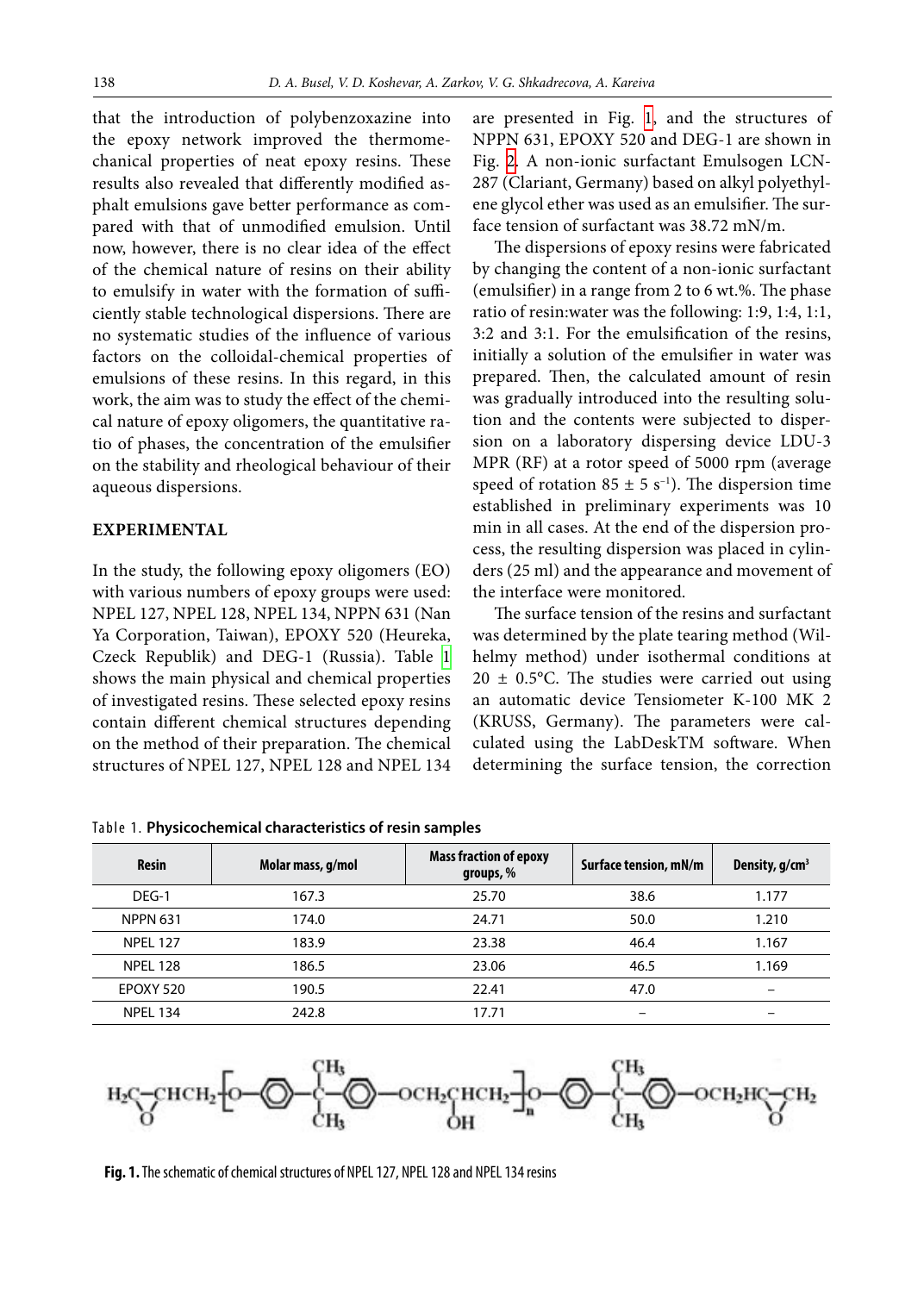<span id="page-2-0"></span>

**Fig. 2.** The schematic of chemical structures of NPPN 631 (top) and EPOXY 520 and DEG-1 (bottom) resins

factors from the tables of Harkins and Jordan were used. The granulometric composition of the emulsion during storage was investigated on an FSKh-4 automatic photo sedimentometer, which made it possible to judge their aggregate stability by changing the content of individual fractions of drops.

Rheological studies were carried out at 20°C using a Physica MCR 101 automatic rheometer on air bearings (Munzing Chemie, Austria) with a Rheoplus computer control program (the shear strain rate in a stationary mode varied from 1 to 300  $s^{-1}$ ). A 'plate-plate' system with a gap of 0.5 mm was used as a measuring system.

#### **RESULTS AND DISCUSSION**

The specimen EPOXY 520 has been selected as the representative sample for the investigation of influence of the emulsification method on the stability of the aqueous dispersion of epoxy oligomer. Figure [3](#page-2-1) shows the dependence of the stability of EPOXY 520 dispersions obtained by direct dispersion on the concentration of surfactant. The use

<span id="page-2-1"></span>

**Fig. 3.** The dependence of the stability of EPOXY 520 dispersions obtained by direct dispersion on the concentration of surfactant

of the direct dispersion method does not provide a high dispersion stability for Epoxy 520. As seen, the maximum stability time is 1.4 h with an emulsifier content of more than 6 wt.%. When resin was dispersed without an emulsifier and with an amount of less than 1%, the instantaneous separation of the system occurs.

The results of the stability of dispersion obtained using the reverse dispersion method are depicted in Fig. [4.](#page-2-2) Evidently, the dispersion performed by the reverse method is more effective than the direct one. As seen from Figs [3](#page-2-1) and [4](#page-2-2), the aggregate stability of the dispersion increased significantly (by two orders of magnitude). It can also be concluded that the optimal content of surfactant in the system is about 4 mass.% for this case. If the surfactant concentration is less than 4%, it is likely that sufficiently adsorptionsaturated and mechanically strong adsorption layers were not formed, which leads to the coalescence of drops and the separation of the system into two phases. It was also determined that the temperature affected the stability of the dispersion significantly. With increasing the temperature above 50°C the decreasing in aggregate stability was observed. Moreover, the complete stratification of the system occurred within 6 h at 70°C.

<span id="page-2-2"></span>

**Fig. 4.** The dependence of the stability of EPOXY 520 dispersions obtained by reverse dispersion on the concentration of surfactant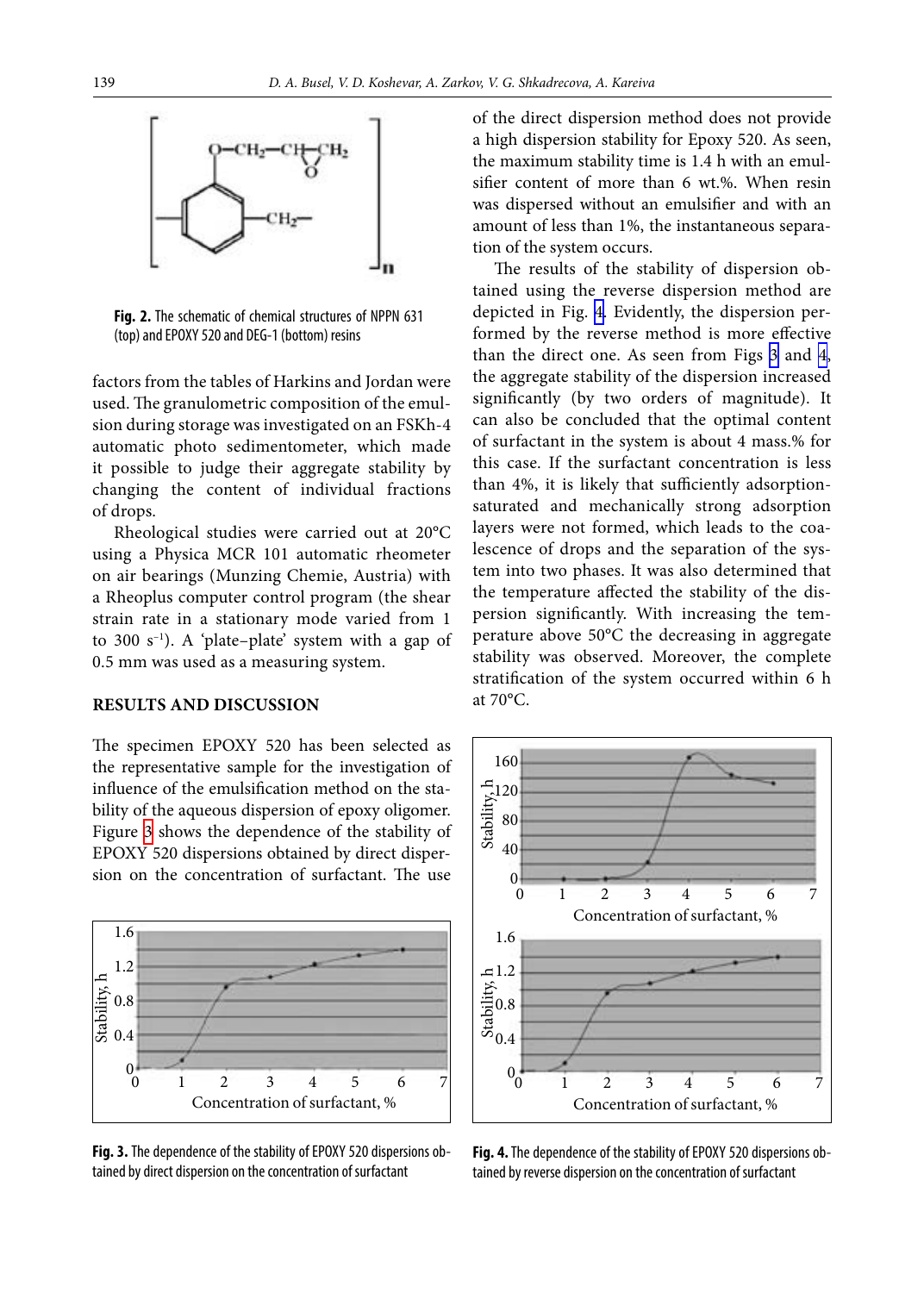| <b>Resin</b>    | <b>Concentration of</b><br>surfactant, % | Stability depending on the ratio of resin: water, h |     |     |     |     |  |
|-----------------|------------------------------------------|-----------------------------------------------------|-----|-----|-----|-----|--|
|                 |                                          | 3:1                                                 | 3:2 | 1:1 | 1:4 | 1:9 |  |
| DEG-1           | 2                                        | 744                                                 | 744 | 0.5 | 0.5 | 744 |  |
|                 | 4                                        | 744                                                 | 744 | 0.5 | 24  | 24  |  |
|                 | 6                                        | 744                                                 | 744 | 24  | 24  | 744 |  |
| <b>NPEL 128</b> | 2                                        | 282                                                 | 282 | 282 | 282 | 0.3 |  |
|                 | 4                                        | 600                                                 | 600 | 600 | 67  | 67  |  |
|                 | 6                                        | 556                                                 | 556 | 556 | 4.2 | 0.3 |  |
| <b>NPEL 127</b> | 2                                        | 744                                                 | 528 | 528 | 341 | 144 |  |
|                 | 4                                        | 744                                                 | 744 | 744 | 1.6 | 1.3 |  |
|                 | 6                                        | 744                                                 | 744 | 744 | 22  | 19  |  |
| <b>NPPN 631</b> | 2                                        | 472                                                 | 216 | 217 | 143 | 195 |  |
|                 | 4                                        | 671                                                 | 259 | 288 | 336 | 119 |  |
|                 | 6                                        | 744                                                 | 217 | 217 | 139 | 139 |  |

<span id="page-3-0"></span>Table 2. **Stability of epoxy resin dispersions**

<span id="page-3-1"></span>

**Fig. 5.** Shear stress and dynamic viscosity versus shear rate for NPEL 127 (1, 1'), NPEL 128 (2, 2'), NPPN 631 (3, 3') and DEG 1  $(4, 4')$  resins.  $(1-4)$  shear stress and  $(1'-4')$  viscosity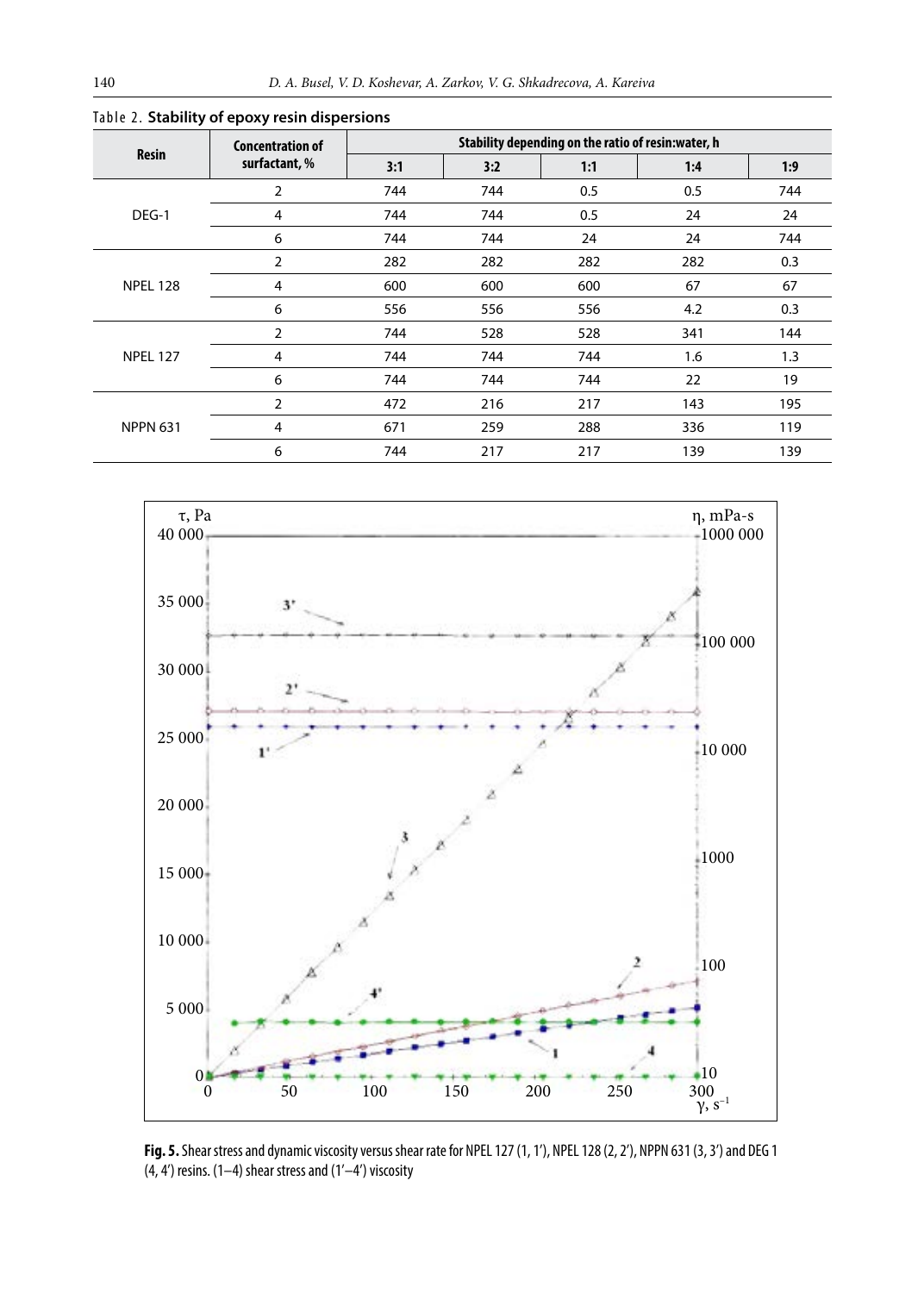Table [2](#page-3-0) shows the stability data of emulsions of different resins. From the results summarized in Table  [2](#page-3-0) it can be concluded that the stability of aqueous emulsions depends not only on the type of resin, but also on the content of the oil phase and the concentration of the emulsifier. For the NPEL 128 and NPEL 127 resins, the emulsion resistance to delamination increases, peaking at a 1:1 ratio and maintaining it at 3:2 and 3:1 ratios. For the NPPN 631 resin, the emulsion resistance to delamination increases, reaching a maximum at an oil phase content of 3:1 and an emulsifier content of 6%. The DEG-1 resin has the best stability indicators for emulsions, however, this resin is not used in its pure form for the fabrication of coatings. Therefore, of the above resins, NPEL 127 is the most promising for further research. The greatest stability of dispersions of this resin is observed in a fairly wide range of emulsifier content 2–6% by weight, also with a resin:water phase ratio from 1:1 to 3:1. The concentration of the emulsifier in the solution is 4.5 times higher than the critical micelle concentration (CMC).

Figure  [5](#page-3-1) shows the rheological curves of individual EOs. It can be seen that they behave like Newtonian fluids, since during their flow the viscosity (η) remains constant at various shear rates (γ), and a linear dependence of the shear stress (τ) on the value of  $γ$  was observed. The highest viscosity is possessed by the resin NPPN 631. On the other hand, the resin DEG-1 shows the least viscosity.

#### **CONCLUSIONS**

It was demonstrated that the use of the direct dispersion method did not provide a high dispersion stability for epoxy resins. On the contrary, the dispersions performed by the reverse method were more effective than the direct one. It was also determined that the stability of the dispersions was dependent on the temperature. With increasing the temperature above 50°C the decreasing in aggregate stability was observed. Moreover, the complete stratification of the system occurred within 6 h at 70°C. It can also be concluded that the stability of aqueous emulsions depended not only on the type of resin, but also on the content of the oil phase and the concentration of the emulsifier. For the NPEL 128 and NPEL 127 resins, the emulsion resistance to delamination increased, peaking at a 1:1 ratio and maintaining it at 3:2 and 3:1 ratios. For the NPPN 631 resin, the emulsion resistance to delamination increased, reaching a maximum at an oil phase content of 3:1 and an emulsifier content of 6%. The NPPN 631 resin showed the highest viscosity, while the resin DEG-1 showed the lowest viscosity.

> Received 2 August 2021 Accepted 16 August 2021

#### <span id="page-4-0"></span>**References**

- 1. K. Hibino, Y. Kimura, *Macromolec. Mater. Eng.*, **286**, 325 (2001).
- 2. Y. F. Li, L. Yang, X. H. Gao, et al., *New Mater. Adv. Mater., Adv. Mater. Res.*, **152–153**, 1890 (2011).
- 3. O. Niculescu, Z. Moldovan, M. Leca, et al., *J. Polym. Eng.*, **35**, 463 (2015).
- 4. N. Ning, W. S. Liu, Q. L. Hu, et al., *Compos. Sci. Technol.*, **199**, 108364 (2020).
- <span id="page-4-1"></span>5. F. Yu, H. Y. Feng, L. H. Xiao, et al., *Progr. Org. Coat.*, **155**, 106221 (2021).
- 6. J. Kozakiewicz, I. Ofat, J. Trzaskowska, et al., *Progr. Org. Coat.*, **78**, 419 (2015).
- 7. J. Sun, H. G. Fang, H. L. Wang, et al., *J. Polym. Eng.*, **7**, 113 (2017).
- 8. J. Y. Jung, J. H. Lee, C. G. Park, *J. Appl. Polym. Sci.*, **127**, 3522 (2013).
- 9. M. L. Vo, J. Plank, *Constr. Build. Mater.*, **169**, 93 (2018).
- <span id="page-4-2"></span>10. D. Vennerberg, Z. Rueger, M. R. Kessler, *Polymer*, **55**, 1854 (2014).
- 11. K. X. Pan, X. R. Zeng, H. Q. Li, et al., *J. Adhes. Sci. Technol.*, **30**, 1131 (2016).
- 12. M. A. De Farias, L. A. Coelho, S. H. Pezzin, *Mater. Res. Ibero Am. J.*, **18**, 1304 (2015).
- 13. M. A. De Farias, S. C. Amico, L. A. Coelho, et al., *Polym. Plast. Technol. Mater.*, **59**, 517 (2020).
- 14. Y. K. Xie, W. Q. Liu, L. Y. Liang, et al., *J. Appl. Polym. Sci.*, **137**, e49405 (2020).
- <span id="page-4-3"></span>15. Y. D. Meng, G. D. Sun, Y. Huang, et al., *Macromolec. Mater. Eng.*, **305**, 2000178 (2020).
- <span id="page-4-4"></span>16. L. Z. Liu, G. K. Hu, X. R. Zhang, et al., *Pigm. Resin Technol.*, **47**, 300 (2018).
- <span id="page-4-5"></span>17. H. Y. Shi, S. He, W. Q. Liu, et al., *J. Coat. Technol. Res.*, **17**, 427 (2020).
- <span id="page-4-6"></span>18. X. Cai, W. K. Huang, J. Liang, et al., *Front. Mater.*, **7**, 88 (2020).
- <span id="page-4-7"></span>19. D. Ai, R. B. Mo, H. H. Wang, et al., *Progr. Org. Coat.*, **136**, 105258 (2019).
- 20. R. Ambrozic, U. Sebenik, M. Krajnc, *Eur. Polym. J.*, **81**, 138 (2016).
- 21. A. M. M. Abd El-Rahman, M. El-Shafie, Z. L. Abo-Shanab, et al., *Petrol. Sci. Technol.*, **35**, 1473 (2017).
- 22. J. S. Li, Z. Zhu, L. Ke, et al., *Road Mater. Pavement*, Early Access (2020).